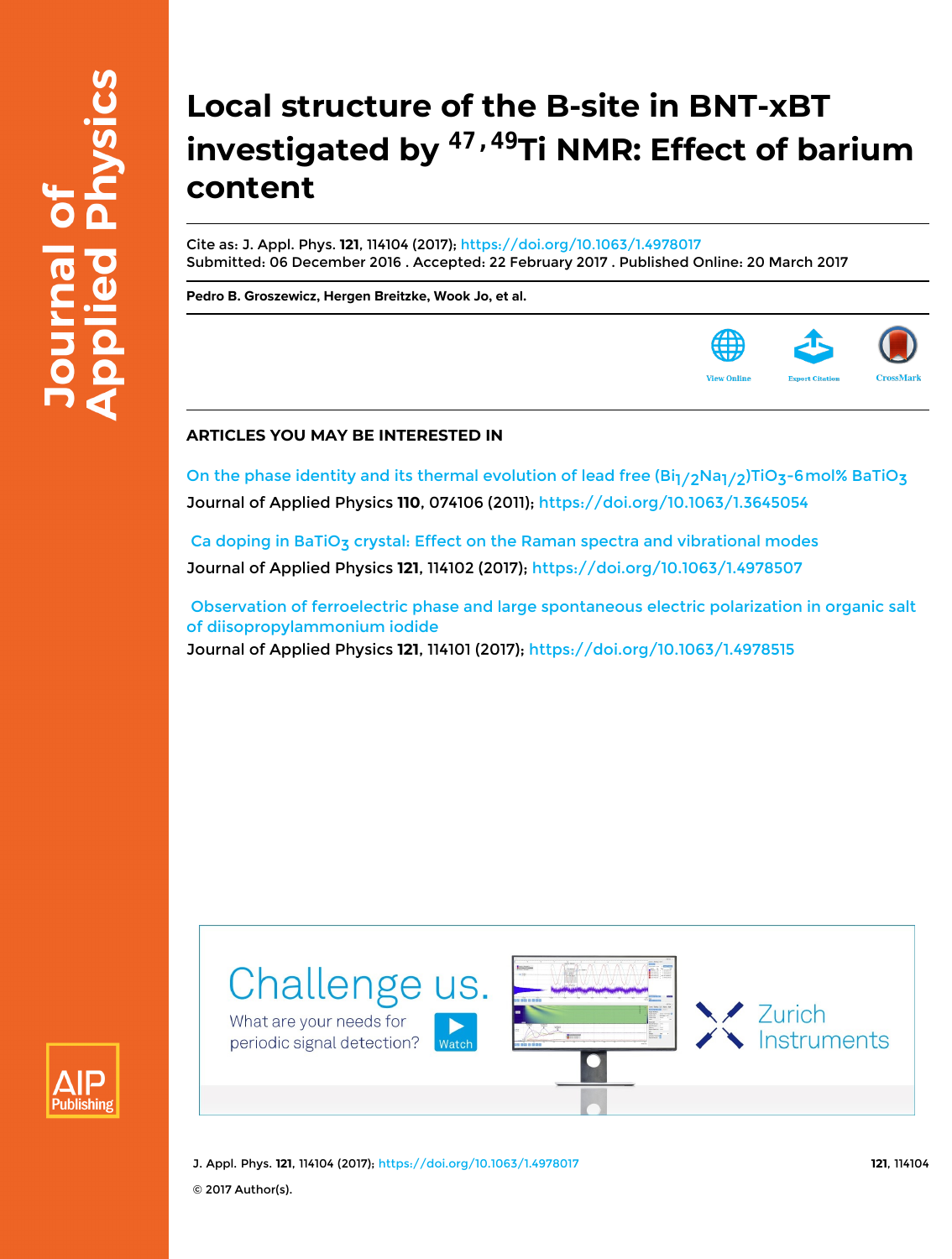

# [Local](http://dx.doi.org/10.1063/1.4978017) [structure](http://dx.doi.org/10.1063/1.4978017) [of](http://dx.doi.org/10.1063/1.4978017) [the](http://dx.doi.org/10.1063/1.4978017) [B-site](http://dx.doi.org/10.1063/1.4978017) [in](http://dx.doi.org/10.1063/1.4978017) [BNT-xBT](http://dx.doi.org/10.1063/1.4978017) [investigated](http://dx.doi.org/10.1063/1.4978017) [by](http://dx.doi.org/10.1063/1.4978017) <sup>47,49</sup>[Ti NMR:](http://dx.doi.org/10.1063/1.4978017) [Effect of barium content](http://dx.doi.org/10.1063/1.4978017)

Pedro B. Groszewicz,<sup>1</sup> Hergen Breitzke,<sup>1</sup> Wook Jo,<sup>2</sup> Jürgen Rödel,<sup>3,a)</sup> and Gerd Buntkowsky<sup>1,a)</sup>

<sup>1</sup>Institute of Physical Chemistry, Technische Universität Darmstadt, 64287 Darmstadt, Germany<br><sup>2</sup>School of Materials Science and Engineering, Ulsan National Institute of Science and Technolo  $^2$ School of Materials Science and Engineering, Ulsan National Institute of Science and Technology, 689-798 Ulsan, South Korea

 ${}^{3}$ Institute of Materials Science, Technische Universität Darmstadt, 64287 Darmstadt, Germany

(Received 6 December 2016; accepted 22 February 2017; published online 20 March 2017)

Towards a deeper understanding of the local structure of the B-site in  $(100-x)(Bi_{1/2}Na_{1/2})TiO_3$  $xBaTiO<sub>3</sub>$  (BNT-xBT) with  $0 \le x \le 15$ , solid-state nuclear magnetic resonance (NMR) spectra of the titanium isotopes  $^{47}$ Ti and  $^{49}$ Ti were investigated. The  $^{47,49}$ Ti NMR spectra of BNT-xBT indicate a disordered local structure for the B-site of these perovskites. The line-shape of the titanium NMR spectra of BNT-xBT samples is found to be independent on the barium content. This fact implies that the local structure of the B-site remains invariant with respect to the structural changes that result from the chemical modification with barium. The analysis of  $47,49$ Ti NMR spectra supports the hypothesis that the main structural changes across the morphotropic phase boundary in these solid-solutions are constrained to the A-site and are related to the tilting of rigid oxygen octahedra. Published by AIP Publishing. [<http://dx.doi.org/10.1063/1.4978017>]

## INTRODUCTION

Titanium is an element ubiquitous in materials of technological and scientific interest. Titanium oxide moieties  $(TiO<sub>6</sub>)$ are an important building block of many ceramic materials with favorable mechanical and electrical properties, as, for example, the piezoelectric ceramic  $Pb(Zr_{x}, Ti_{1-x})O_{3} (PZT)^{1}$ and one of its lead-free counterparts  $(100-x)(Bi_{1/2}Na_{1/2})TiO_3$  $xBaTiO<sub>3</sub>$  (BNT-xBT).<sup>2,3</sup>

The macroscopic properties of these materials are closely related to their structure at the atomic level. For example, the ferroelectricity of  $BaTiO<sub>3</sub>$  is a consequence of the displacement of  $Ti^{4+}$  cations out of the center of the oxy-gen octahedra present in the perovskite structure.<sup>[4](#page-5-0)</sup> The direction of this displacement is a function of temperature and determines the structure of the polymorphs observed for BaTiO<sub>3</sub> upon cooling from the Curie temperature  $(T<sub>C</sub>)$ .<sup>[4–6](#page-5-0)</sup>

Solid-state nuclear magnetic resonance (NMR) is a spectroscopic technique highly sensitive to this kind of symmetry breaking. It was previously employed to study the polymorphs of  $BaTiO<sub>3</sub>$ , and it was able to characterize the symmetry changes that occur to the local structure of the titanium site upon cooling from  $T_c$ .<sup>[7](#page-5-0)</sup> This feature of NMR was also employed to reveal the presence of polar nanoregions (PNRs) in both lead-based $8$  and lead-free $9$  relaxor ferroelectrics. More recently, solid solutions of BNT-xBT were investigated with  $^{23}$ Na NMR and density functional theory (DFT) calculations.[10](#page-5-0) This study showed that the local structure of the A-site is heavily influenced by tilting of oxygen octahedra, which are suppressed by the addition of barium. Furthermore, the relaxor properties of BNT-xBT, which show a peculiar composition dependence between  $0 < xBT < 15$ , were found to correlate with a pronounced degree of disorder in octahedra tilting.<sup>[10](#page-5-0)</sup>

Despite the broad technical and scientific interest in titanium-based oxides, 47,49Ti solid-state NMR is not yet a widespread technique for their structural characterization. Padro et al. made a very comprehensive <sup>47,49</sup>Ti NMR investigation of titanium in oxides,<sup>11</sup> among which (Bi, Na)TiO<sub>3</sub> and BaTiO<sub>3</sub> are also mentioned. Both titanium isotopes  $(^{47}$ Ti and <sup>49</sup>Ti) are quadrupolar nuclei with relatively low gyromagnetic ratio. Their resonance frequencies differ only by 266 ppm.<sup>[12](#page-5-0)</sup> This proximity is one of the challenges of titanium NMR, as signals from both isotopes might overlap, depending on the magnitude of the external magnetic field and electric field gradient (EFG) on the titanium site. A second challenge is the low natural abundance of the NMR active isotopes of titanium, which results in low sensitivity for signal detection. Typical measurement times of several days may be required for acquiring a  $47,49$ Ti solid-state NMR spectrum, despite the relatively fast relaxation rates of these quadrupolar nuclei.

Regardless of these challenges, titanium NMR is a powerful analytical method sensitive to the local structure. The <sup>47,49</sup>Ti chemical shift ranges from  $+1278$  $+1278$  $+1278$  ppm for TiI<sub>4</sub><sup>12</sup> to  $-1389$  $-1389$  $-1389$  ppm for Ti(CO)<sub>6</sub><sup>13</sup> and serves as a fingerprint of the nature of neighboring atoms. More specifically,  $ABO<sub>3</sub>$  materials with  $TiO<sub>6</sub>$  moieties resonate in the spectral range between  $-850$  ppm (CaTiO<sub>3</sub>) and  $-690$  ppm (PbTiO<sub>3</sub>).<sup>[14](#page-5-0)</sup>

The quadrupolar coupling renders titanium NMR sensitive to the symmetry around this nucleus. For non-symmetric local environments, the line-shape of the  $47,49$ Ti solid-state NMR spectrum is determined by the strong first and second order quadrupolar interactions, which result from the electric field gradient at the nucleus' site. In a site of cubic local symmetry, the EFG and the quadrupolar interaction vanish, resulting in characteristic changes in the NMR spectrum,

<sup>&</sup>lt;sup>a)</sup>Electronic addresses: [roedel@ceramics.tu-darmstadt.de](mailto:roedel@ceramics.tu-darmstadt.de) and [gerd.buntkowsky@](mailto:gerd.buntkowsky@chemie.tu-darmstadt.de) [chemie.tu-darmstadt.de](mailto:gerd.buntkowsky@chemie.tu-darmstadt.de)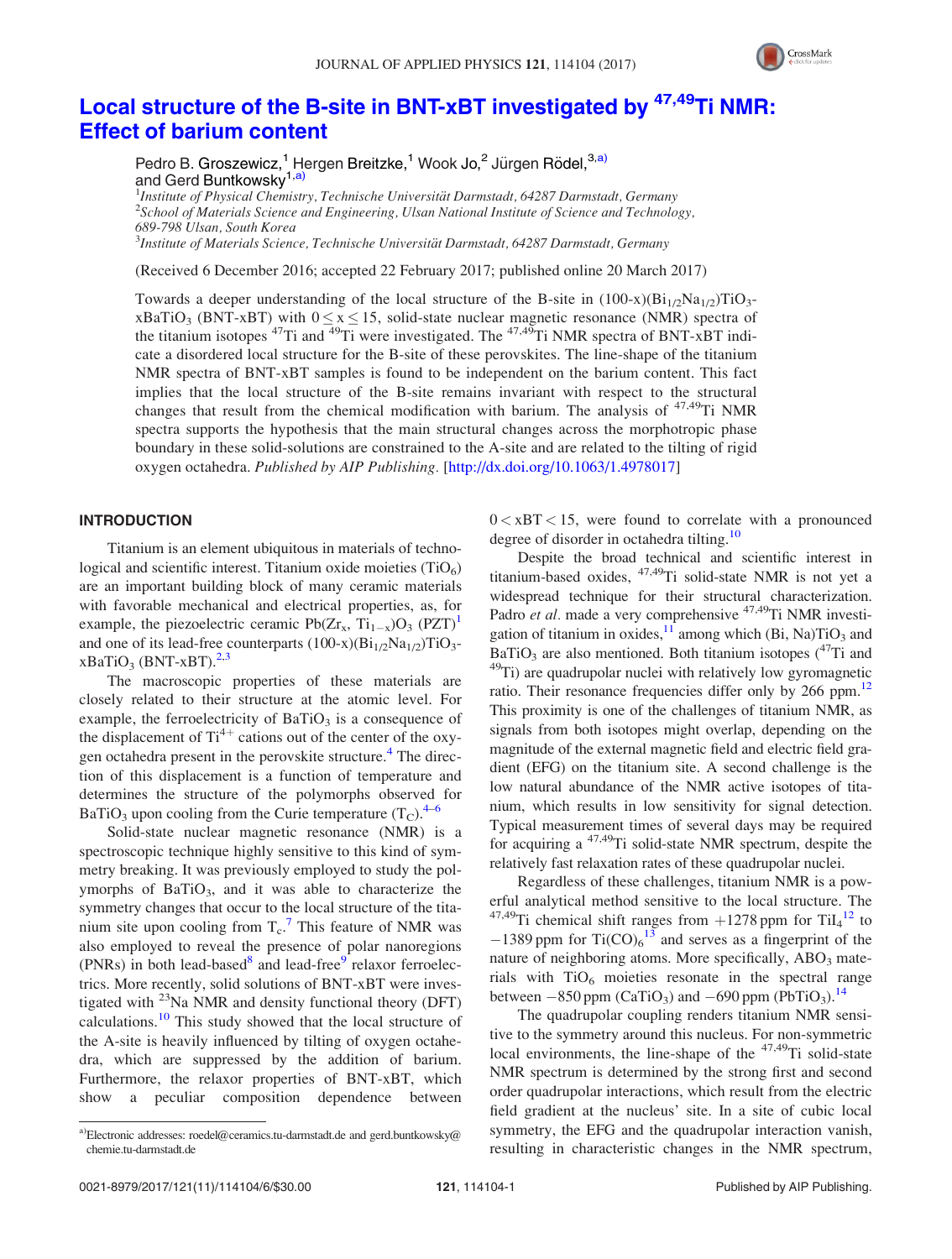analogous to those employed for the quantification of a cubic phase in BNT-xBT by means of  $^{23}$ Na NMR.<sup>[9](#page-5-0)</sup>

The local symmetry of perovskites at room temperature depends on the size-ratio between the A-site and B-site cations, expressed as the tolerance factor.<sup>15</sup> BaTiO<sub>3</sub> is representative of perovskites with a tolerance factor larger than unity (i.e., a too large an A-site cation is present) and its structure is stabilized by ionic displacements of  $Ti^{4+}$  relative to the oxygen lattice. In the high-temperature phase, this compound exhibits the prototypical cubic  $Pm-3m$  structure. With decreas-ing temperature, phase transitions into tetragonal P[4](#page-5-0)mm,<sup>4</sup> orthorhombic  $Amm2$ , and rhombohedral  $R3m^5$  $R3m^5$  structures occur. The displacement of  $Ti^{4+}$  from the center of the oxygen octahedra causes an EFG > 0 at this site, which is reflected in the width and shape of the  $47,49$ Ti NMR signal. More specifically, 47,49Ti NMR lines reported for the rhombohedral polymorph of BT are twice as broad as for the tetragonal one.<sup>7</sup>

For perovskites where the A-site is occupied by a too small a cation (i.e., tolerance factor lower than unity), tilting of  $TiO<sub>6</sub>$  octahedra occurs as another mechanism of symmetry lowering.<sup>[16,17](#page-5-0)</sup> Due to the connectivity between the oxygen octahedra, their rotation resembles a cogwheel mechanism. The tilting may occur along one or more crystallographic axes and may be either in-phase or anti-phase. These characteristics allow octahedra tilting to be categorized in tilt systems, which are conveniently described by Glazer's nota-tion.<sup>[16](#page-5-0)</sup> While tilting impacts the macroscopic symmetry of perovskites , on a local scale, it mainly influences the A-site. The titanium nuclei poised in the B-site in the middle of oxygen octahedra remain insensitive to their tilting as a rigid unit. This mechanism is found, for instance, in  $(Bi_{1/2},Na_{1/2})$  $_{2}$ )TiO<sub>3</sub> (BNT).<sup>[18](#page-5-0)</sup>

The chemical modification of BNT with barium is a key aspect to achieve enhanced dielectric and piezoelectric prop-erties in BNT-xBT solid-solutions.<sup>[3,19](#page-5-0)</sup> It also influences the average structure of the material and causes a series of composition-induced phase transitions.<sup>20,21</sup> More specifically, BNT-xBT may present either a rhombohedral  $(x < 5)$  or tetragonal structure  $(x > 11)$ , depending on the barium content. $^{21}$  These regions of the phase diagram are separated by an intermediate region  $(5 \le x \le 11)$  with predominantly relaxor features. If poled, the so-called morphotropic phase boundary (MPB), which encompasses the compositions with largest piezoelectric coefficients among these lead-free ceramics, is located at about  $x = 6$ <sup>20</sup>

MPB compositions have been the focus of intense research, as the structural features responsible for the enhanced piezoelectricity of BNT-xBT are still unclear. If the MPB of BNT-xBT is analogous to the one of PZT, rhombohedral and tetragonal displacements of the B-site cation should coexist. In this case, the different symmetries observed for the average structure as a function of barium content should influence the local structure of  $Ti^{4+}$  and, hence, impact the  $47,49$ Ti NMR lines in analogy to the polymorphs of BaTiO<sub>3</sub>. However, if the chemical modification with barium mainly influences the structure of BNT by changing the tilting of octahedra, the local structure around the titanium nuclei is expected to remain invariant throughout the different regions of the phase diagram of BNT-xBT.

Therefore, the focus of the present study is to investigate how the addition of barium to BNT impacts the local structure of the titanium site. Towards this goal, we analyze solid-state <sup>47,49</sup>Ti NMR spectra of BNT-xBT with  $x = 0$ , 6, 15. These compositions are representative of the rhombohedral, the morphotropic phase boundary (MPB), and the tetragonal regions from the phase diagram of this solid-solution. The comparison between their  $47,49$ Ti NMR spectra casts new light on the structural changes across the MPB, as it is demonstrated that the addition of barium cations does not significantly change the local structure of the B-site in these perovskites.

# EXPERIMENTAL

47,49Ti NMR spectra were recorded with a Varian CMX 600 Infinity + spectrometer at a frequency of  $33.810800$  MHz. A Varian 5 mm magic angle spinning (MAS) triple resonance probe was employed for both static and magic angle spinning (MAS) measurements. In order to measure at the low resonance frequency required for the observation of titanium NMR-active isotopes, this probe was modified with two additional capacitors of 50 pF on the Y channel, which was connected to the X channel via a shunt. While for MAS experiments the sample was packed into a  $5 \text{ mm } ZrO_2$  rotor, static experiments made use of a thin-walled 5 mm glass NMR tube to achieve a larger filling factor of the coil. The  $47,49$ Ti NMR chemical shift scale is referenced with the  $49$ Ti resonance of neat TiCl<sub>4</sub>(l) at 0 ppm.<sup>12</sup> Spectra of TiO<sub>2</sub> and  $BaTiO<sub>3</sub>$  were simulated with the DmFit program.<sup>[22](#page-6-0)</sup>

In a first attempt, the original DEPTH (90-180-180) pulse sequence<sup>23</sup> was employed for the  $47,49$ Ti NMR measurements, to remove spectral artifacts caused mainly by acoustic ringing of the probe. While it already gave a good suppression of the acoustic ringing of the probe, this artifact still hindered the acquisition of faster decaying signals (i.e., whenever the quadrupolar coupling broadened the spectra significantly). Therefore, the modified ECHODEPTH sequence  $90-180-\tau$ -180- $\tau$ , which uses the same phase cycling as the original DEPTH<sup>[23](#page-6-0)</sup> sequence, was developed. The additional delay  $\tau$ between the two  $\pi$  pulses of the DEPTH sequence generates an echo (see the [supplementary material](ftp://ftp.aip.org/epaps/journ_appl_phys/E-JAPIAU-121-056710) for details), which further removes dead-time artifacts. $24$  It is found that the ECHODEPTH sequence suppresses the effects of the acoustic ringing much better than the simple DEPTH sequence, thus allowing the detection of fast-decaying signals. A pulse length of 3  $\mu$ s was employed for the  $\pi$  pulses resulting in an excitation profile of ca. 300 kHz. For a typical experiment, 460 000 scans were recorded with a recycle delay of 0.5 s. The echo delay for static experiments was equal to  $100 \mu s$ , taking into account the pulse lengths. For MAS experiments, the echo delay was synchronized to one rotor period. Since there are no resolved side-bands or satellite transitions visible in the spectra of the BNT-xBT materials, only the region of the central transition is shown.

# RESULTS

The Results section is structured as follows: first, the 47,49Ti NMR spectra of known materials are analyzed in order to validate the ECHODEPTH sequence and to test the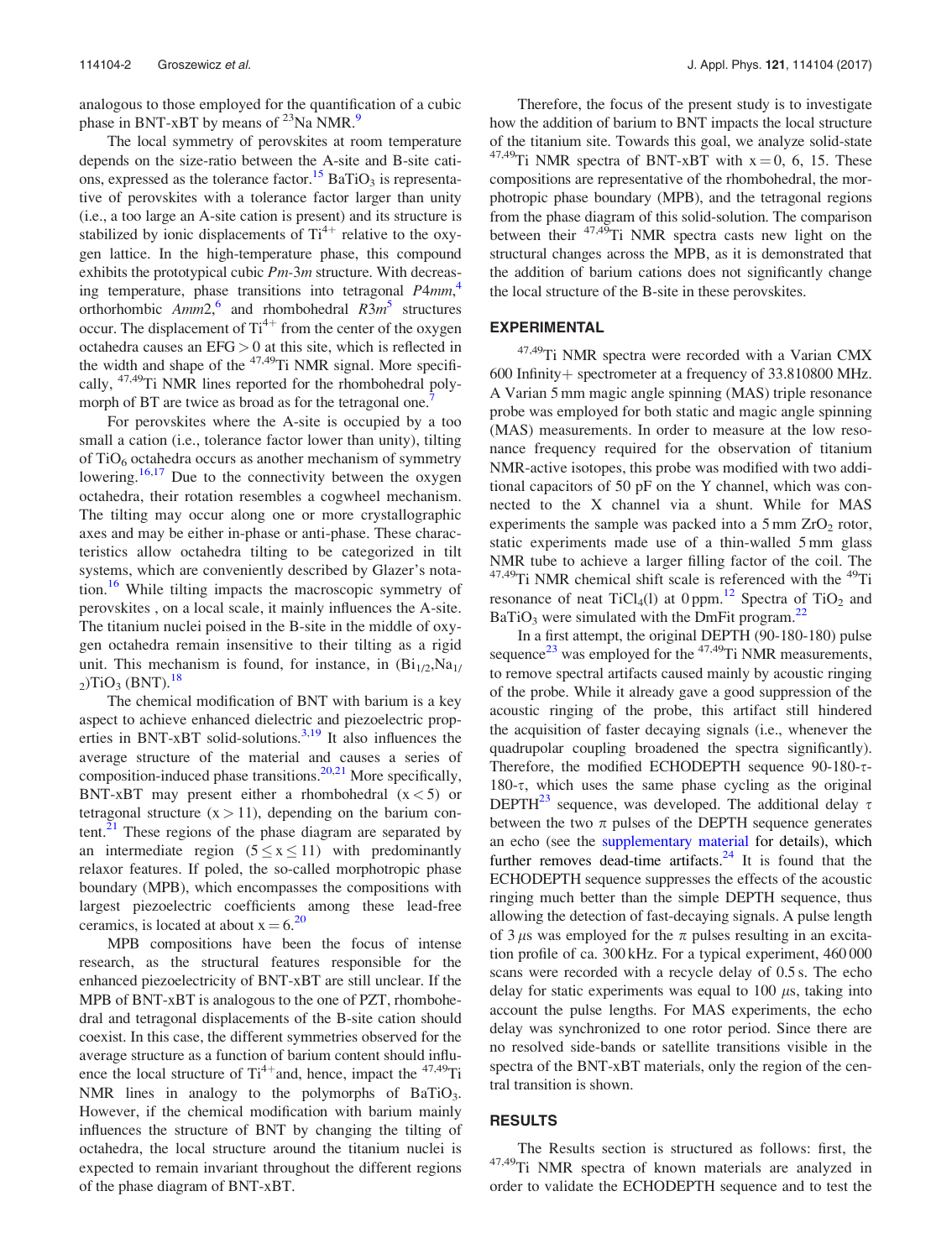<span id="page-3-0"></span>response of the NMR probe. Next, the spectra of  $BaTiO<sub>3</sub>$  and a BNT-xBT sample are compared, followed by the investigation of titanium NMR spectra of BNT-xBT as a function of the barium content.

#### Reference substances

Our experimental approach, in particular, the modified DEPTH sequence, is validated by recording the spectra of known samples with increasingly broader lines: first, the "easy-to-record" SrTiO<sub>3</sub>, then  $TiO<sub>2</sub>$  under MAS and at last  $BaTiO<sub>3</sub>$ . For the latter, resonances from both titanium isotopes overlap under static conditions. Figure 1 displays the  $47,49$ Ti NMR spectra of SrTiO<sub>3</sub> (a) and TiO<sub>2</sub> anatase (b), both measured under MAS frequencies of 10 kHz. In addition, the static spectrum of  $BaTiO<sub>3</sub>$  is displayed in Figure 1(c).

The spectrum of  $SrTiO<sub>3</sub>$  (Figure 1(a)) presents two sharp and intense peaks at  $-842$  ppm and  $-1108$  ppm that correspond to the resonances of  $49$ Ti and  $47$ Ti isotopes, respectively. Both titanium NMR signals of  $SrTiO<sub>3</sub>$  are very narrow, as a consequence of its well defined cubic structure and the resulting absence of features from the quadrupolar interaction in the spectrum. $^{25}$  $^{25}$  $^{25}$ 

Resonances from both isotopes are also present in the MAS spectrum of TiO<sub>2</sub> (Figure  $1(b)$ ), which exhibit the typical shape for the quadrupolar interaction with a well-defined local structure. An important feature of the central transition of a 2nd order quadrupolar perturbed spectrum is its characteristic shape with distinct maxima and abrupt singularities. These features are related to the anisotropy of the quadrupolar interaction, which cannot be fully averaged for powder samples under MAS at the magic angle of  $54.7^\circ$ . Despite the high level of noise, singularities can be recognized on the edges of the central transition for both isotopes as a sudden, almost vertical, intensity change.



FIG. 1.  $47,49$ Ti MAS NMR spectra of SrTiO<sub>3</sub> (a) and TiO<sub>2</sub> (b), with MAS spinning frequency of 10 kHz, followed by the static spectrum of  $BaTiO<sub>3</sub>$ (c). Simulations of spectra are denoted by dashed/dotted lines.

The NMR parameters of  $TiO<sub>2</sub>$  can be extracted from the spectrum by fitting the position of these singularities with simulated  $47,49$ Ti NMR spectra (Figure 1(b)—dashed-dotted line). During this procedure, special attention was paid to the line of the 49Ti isotope. Its simulation revealed an isotropic chemical shift of  $-906$  ppm and a quadrupolar coupling constant  $(C<sub>O</sub>)$  of about 5 MHz. These values agree with the reported NMR parameters of  $TiO<sub>2</sub>$  anatase.<sup>[25,26](#page-6-0)</sup> Moreover, the line simulated for the  $47$ Ti isotope with these parameters yields a width similar to the experimental one.

The experimental approach was also validated for static conditions, by recording a spectrum of  $BaTiO<sub>3</sub>$  without MAS spinning (Figure 1(c)). The static  $47,49$ Ti NMR spectrum of  $BaTiO<sub>3</sub>$  presents a peak around  $-800$  ppm and two singularities at  $-600$  ppm and  $-1400$  ppm. The presence of these abrupt singularities is the consequence of the well-defined local environment of titanium nuclei in the tetragonal phase of BaTiO<sub>3</sub>. These features also enable the simulation of the individual spectrum of each isotope, displayed in Figure  $1(c)$ as dotted/dashed lines. Special attention was paid in simulating the complete width of the spectrum. It was found that the lines of <sup>49</sup>Ti and <sup>47</sup>Ti overlap slightly at this magnetic field. Despite that, the high-field singularity can be attributed to the 47Ti resonance, whereas the low-field singularity corresponds to the <sup>49</sup>Ti resonance. Besides reproducing both singularities, the simulation also mimics the peak close to  $-800$  ppm, which arises from signals where both isotopes overlap. By a visual fit of the spectra with simulations, an isotropic chemical shift of  $-725$  ppm and a C<sub>O</sub> of about 4.0 MHz result for the <sup>49</sup>Ti isotope. These values are close to those reported in the literature ( $C<sub>Q</sub> = 3.76$  MHz) for this iso-tope in BaTiO<sub>3</sub> at room temperature.<sup>[7,](#page-5-0)[27](#page-6-0)</sup> The analysis of reference materials supports the validity of the ECHODEPTH sequence for recording NMR spectra of titanium under static and MAS conditions.

#### BNT-xBT materials

Next, the static  $47,49$ Ti NMR spectra of BaTiO<sub>3</sub> and BNT-15BT are compared (Figure 2). The signal of the central transition appears in the same region of chemical shift in both spectra. This is an evidence of the similar chemical environment around the titanium nuclei in both materials. Besides that, the spectrum of BNT-15BT presents some



FIG. 2. Static  $47,49$ Ti NMR spectra (central region) of BaTiO<sub>3</sub> (red) and BNT-15BT (black).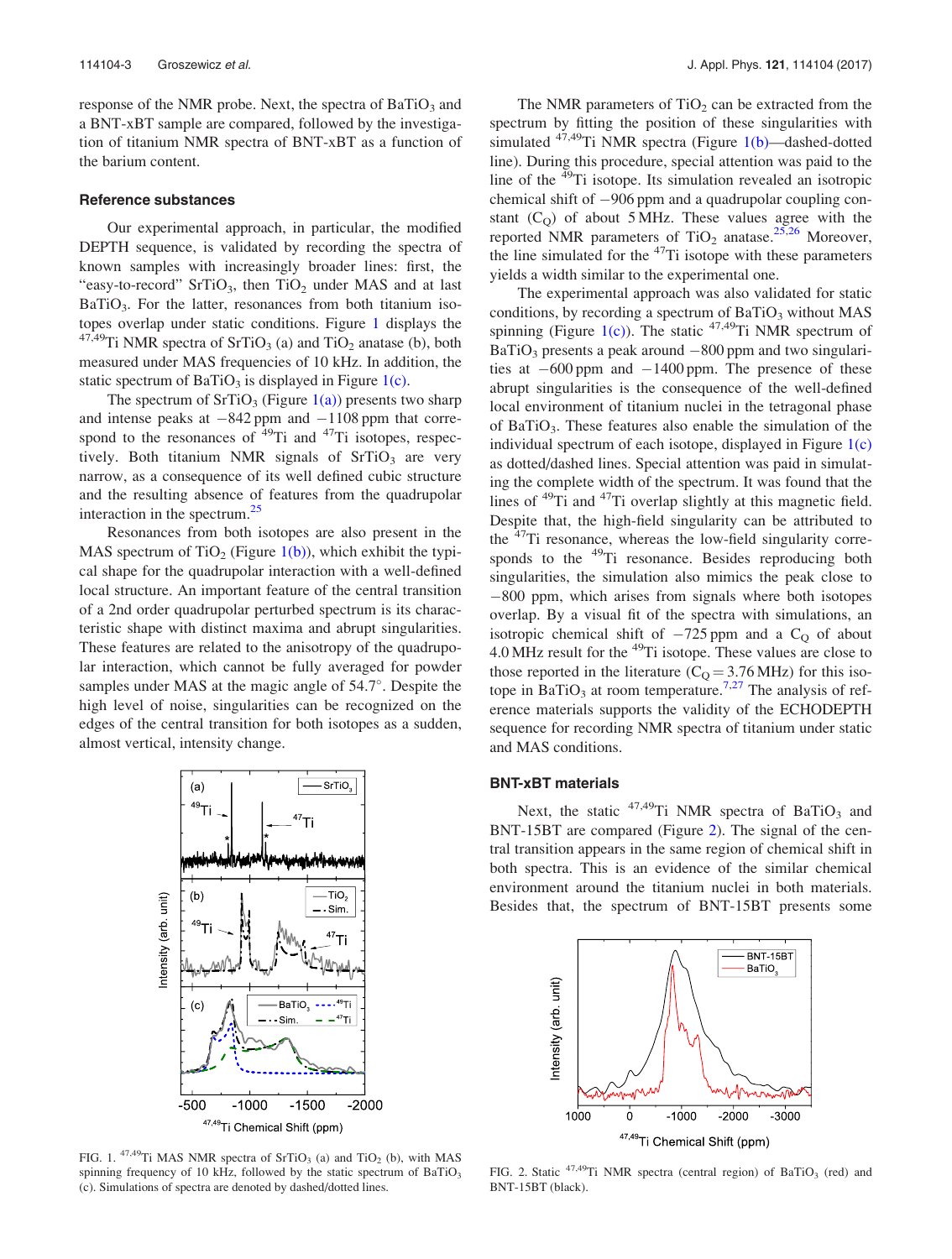remarkable features that contrast to the spectrum of  $BaTiO<sub>3</sub>$ . First, the signal for BNT-15BT does not exhibit the steep singularities as those observed for  $BaTiO<sub>3</sub>$  and  $TiO<sub>2</sub>$ . Second, the high-field side of the signal is less steep than the low-field side. Both observations are a clear indication of a distribution of solid-state NMR parameters (especially C<sub>Q</sub> and  $\eta$ ), as reported for solid-solutions of  $(Ba_{1-x}Sr_x)TiO_3$ . [28](#page-6-0) In addition to that, the distinct maxima expected for a quadrupolar nucleus in a single, well-defined EFG are not observed. Instead, one broad maximum at  $-880$  ppm is present. Altogether, these features indicate a disordered local structure for the titanium site in BNT-15BT.

In order to investigate the effect of barium on the local structure of BNT-xBT ceramics, titanium NMR spectra were recorded for samples with different barium content, namely, for pure BNT, BNT-6BT, and BNT-15BT. Their static spectra are displayed in Figure  $3(a)$ . The same features described for the spectrum of BNT-15BT in Figure [2](#page-3-0) can be observed in the spectra of pure BNT and BNT-6BT. From Figure 3, it is evident that the line-shape of the spectra and thus the local quadrupolar interaction and the local chemical environment of the titanium nuclei are practically independent of the amount of barium in the sample. The structural meaning of this independence is discussed below.

To gain further insight into the materials, the MAS spectra of the sample with the lowest (BNT-0BT) and highest (BNT-15BT) barium content were recorded (Figure  $3(b)$ ). Sample spinning under MAS induces a narrowing of the lines, due to partial averaging of the anisotropic NMR interactions between the nuclei and the local structure. The maximum exhibited by the static spectra is present as two peaks in the MAS spectra (Figure  $3(b)$ ), which occur at  $-920$  ppm and  $-1170$  ppm, respectively. The difference of approximately 250 ppm is close to the separation expected between the lines of both isotopes. Hence, these maxima can be attributed to the lines of both NMR-active titanium isotopes,



FIG. 3. 47,49Ti NMR spectra of BNT-xBT. (a) Static and (b) under MAS (central region, spinning frequency of 10 kHz, corresponding to ca. 265 ppm).

instead of a feature of the quadrupolar coupling 2nd order for a single isotope.

<sup>47,49</sup>Ti NMR lines present approximately the same width for all three compositions. Under static conditions, the fwhm is approximately 770 ppm, whereas the spectra recorded under MAS exhibit a fwhm of 520 ppm. In addition, a broad hump between 0 and  $-2500$  ppm (84 kHz broad) is present in the MAS spectra. The broader part of the MAS spectra is similar to the lower portion of the static spectra of BNT-xBT.

The comparison between static and MAS spectra indicates a distribution of both the quadrupolar coupling constant  $C_q$  and the asymmetry parameter  $\eta$  and thus also the components of the EFG tensor. MAS will only effectively narrow the central transition lines in powder samples if the spinning frequency surpasses the width of the central transition (in frequency units) under static conditions.<sup>29</sup> The spectrum of a material for which a distribution of  $C<sub>O</sub>$  is present is the weighed sum of the lines for each value of  $C<sub>O</sub>$  in the distribution. If the spinning frequency is smaller than the width of the broadest line under the distribution, sites with different  $C<sub>O</sub>$  will behave differently under MAS. While the sites with  $C_Q$  smaller than the threshold value will be effectively narrowed, the sites with larger  $C<sub>O</sub>$  will remain with the same width as in the static spectrum, and result in a broad hump, as the one observed in Figure 3(b).

### **DISCUSSION**

The results of our previous NMR investigation of BNT- $xBT^{10}$  $xBT^{10}$  $xBT^{10}$  assume that oxygen octahedra tilt as rigid units, with tilting governed by the barium content. Based on this premise, the <sup>47,49</sup>Ti NMR spectra should remain unchanged for compositions with different barium content in the range from 0% to 15%. The <sup>47,49</sup>Ti NMR spectra of BNT-xBT samples, measured under static conditions (Figure  $3(a)$ ), do not present any significant changes as a function of barium content, indeed. Lines for BNT-0BT, BNT-6BT, and BNT-15BT all appeared in the same frequency range, revealing the same maximum position and a very similar line width.

The spectral features of the central transition of the titanium NMR lines are mainly determined by the chemical shift and the 2nd order quadrupolar interactions, which are expressed in terms of the isotropic chemical shift ( $\delta_{\rm ISO}$ ) and the quadrupolar coupling constant  $(C<sub>O</sub>)$ , respectively. These NMR parameters are associated with the local structure of the titanium site, with correlations to specific structural features being reported for  $ABO<sub>3</sub>$  oxides. The values of the isotropic chemical shift are related to mean Ti-O distances, whereas the shear strain in the  $TiO<sub>6</sub>$  octahedra (based on bond angle of O-Ti-O bonds) exhibits a strong correlation with the magnitude of the quadrupolar coupling.<sup>14</sup> The shear strain is related to both titanium displacements and oxygen octahedra distortions, characterizing the  $C<sub>O</sub>$  as a spectral parameter sensitive to the local symmetry around this cation.

BNT-xBT samples with different barium content exhibit different symmetries for the average structure.<sup>[3,20,21](#page-5-0)[,30](#page-6-0)</sup> Rhombohedral and tetragonal regions of its phase diagram are separated by a morphotropic phase boundary (MPB) around a barium content of 6%. Hence, one could expect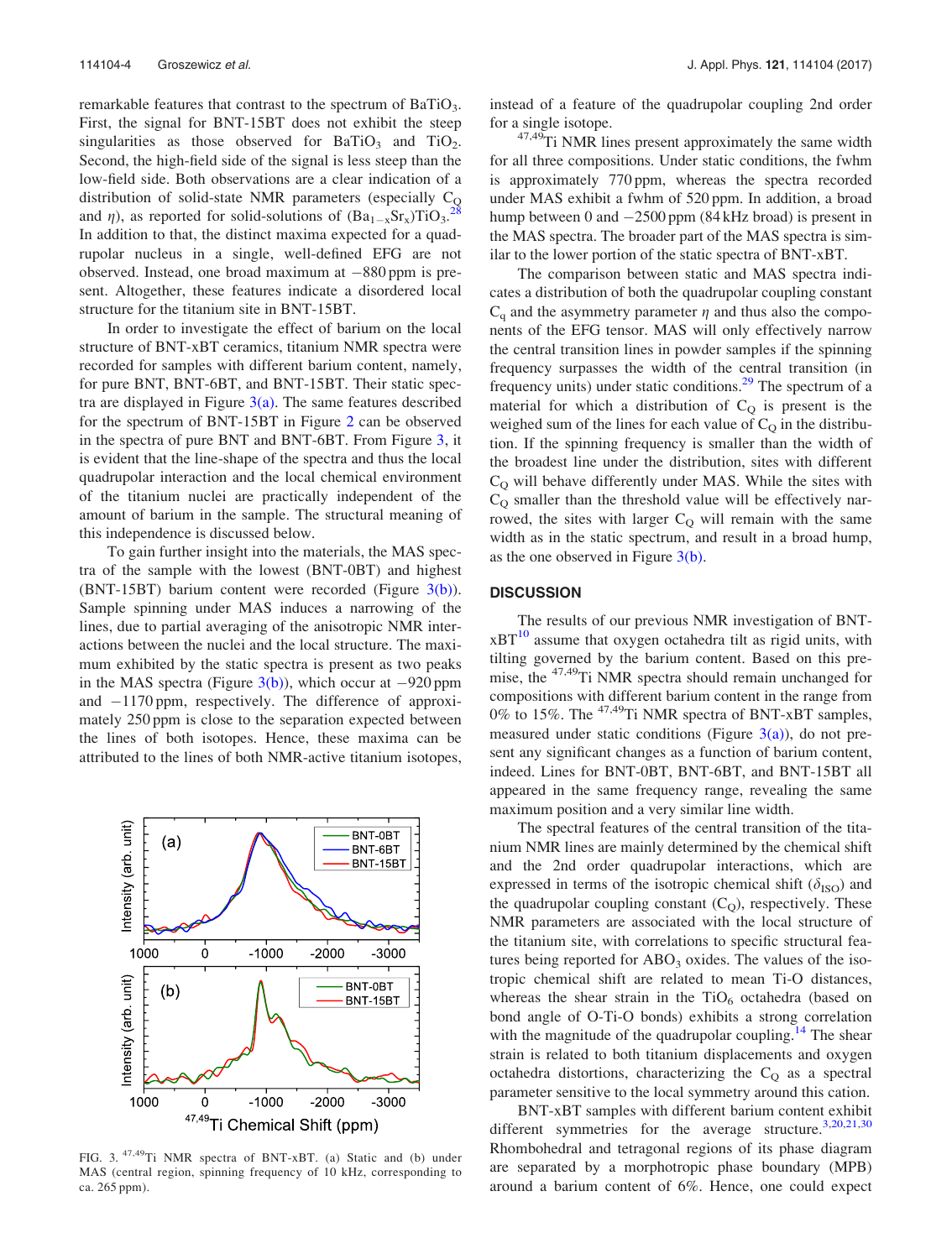<span id="page-5-0"></span>some kind of change at the local structure of the B-site across the MPB, which would impact the structure-relevant NMR parameters, and in their turn, the spectra. The sensitivity of  $47,49$ Ti NMR to such changes is evidenced by an analogy to the rhombohedral and tetragonal polymorphs of  $BaTiO<sub>3</sub>$ , as the latter exhibits lines with half the width of the former, due to the its lower  $C_Q$  value.<sup>7</sup> With respect to this, the lack of changes in the titanium NMR spectra of BNTxBT as a function of composition implies that the differences in local structures around the titanium ions are too small to be revealed by  $47,49$ Ti NMR. This is a highly relevant result, as it confirms the interpretation from our previous  $^{23}$ Na NMR investigation of BNT-xBT<sup>10</sup> that TiO<sub>6</sub> units behave as rigid octahedra when the addition of barium suppresses their tilting.

Furthermore, the lack of clear singularities and the lineshape of the  $47,49$ Ti static spectra of BNT-xBT indicate a distribution of NMR parameters, in particular, of the  $C<sub>O</sub>$  values. This emphasizes that the local structure around titanium cations in BNT-xBT is marked by a significant structural disorder. Similar results were reported in a <sup>137</sup>Ba NMR study of the A-site disordered (Ba<sub>1-x</sub>, Sr<sub>x</sub>)TiO<sub>3</sub> perovskite.<sup>[28](#page-6-0)</sup>

Both conclusions are in agreement with the x-ray absorption fine-structure (XAFS) measurements of the local structure of  $(K_xNa_{1-x})_{0.5}Bi_{0.5}TiO_3$  (BNT-BKT).<sup>[31](#page-6-0)</sup> In that work, the Ti edge XANES signal was investigated as a function of  $K^+$  content. Its authors observed only very slight changes in the magnitude of Ti displacements when varying the potassium content along compositional phase transitions. Since x-ray absorption near edge structure (XANES) data could not be fitted with either [100] or [111] displacements, a radial distribution of Ti displacements was proposed. Such a disordered scenario is well reflected by the shape of titanium NMR lines analyzed in the scope of the present work. A more recent EXAFS investigation of BNT also revealed that the local environment around the titanium site does not change as a function of temperature and poling state. $32$ 

In addition, the  $47,49$ Ti NMR spectra presented here support the conclusions from a recent investigation of the local structure of the A-site of BNT-xBT using  $^{23}$ Na NMR.<sup>10</sup> DFT calculations revealed that the EFG on the sodium site of these perovskites is mainly influenced by tilting of octahedra. In this previous work, it was also demonstrated that the addition of barium caused a marked decrease in the  $^{23}$ Na EFG values, suggesting that the tilt suppression is the primary structural role of barium cations. The fact that  $47,49$ Ti NMR spectra of BNT-xBT displayed negligible changes as a function of composition supports this hypothesis. Based on the present study, one may state that  $Ba^{2+}$  governs the tilting of rigid  $TiO<sub>6</sub>$  octahedra in this solid-solution, but does not influence the local structure of the  $Ti^{4+}$  cation by deformation of octahedra or changes in polar displacements of titanium.

# **CONCLUSION**

47,49Ti NMR spectra of BNT-xBT samples with different barium content were investigated. Two important conclusions could be drawn based on the interpretation of these NMR spectra of titanium:

First, despite the fact that average structures are welldefined, the shape of the  $47,49$ Ti NMR spectra implies the local structure around the titanium site is strongly disordered, which may be a consequence of the random occupation of the A-site.

Second, the local structure around titanium nuclei remains invariant to the chemical modification with barium, in accordance with the effect reported for BNT modified with potassium. $31$  The lack of changes in the  $47,49$ Ti NMR spectra suggests the B-site of these perovskites is insensitive to the fine-tuning of the structure through the MPB caused by the addition of barium. This result implies that the chemical modification of BNT with  $Ba^{2+}$  does not lead to a significant distortion of the oxygen octahedra; instead, it impacts the local environment of the remainder A-site cations by suppressing the tilting of  $TiO_6$  octahedra. These results confirm the expectations from a recent  $^{23}$ Na NMR study of the local structure of BNT-xBT.<sup>10</sup>

#### SUPPLEMENTARY MATERIAL

See [supplementary material](ftp://ftp.aip.org/epaps/journ_appl_phys/E-JAPIAU-121-056710) for the details of the ECHODEPTH sequence and the effect of MAS on the line shape of the <sup>47</sup>Ti-NMR spectra.

#### ACKNOWLEDGMENTS

This work has been financially supported by the Collaborative Research Center SFB 595 "Electrical Fatigue in Functional Materials" of the Deutsche Forschungsgemeinschaft (DFG).

- <sup>1</sup>A. J. Moulson and J. M. Herbert, *Electroceramics: Materials, Properties,* Applications, 2nd ed. (John Wiley & Sons, Ltd, 2003).
- <sup>2</sup>J. Rödel, W. Jo, K. T. P. Seifert, E.-M. Anton, T. Granzow, and D. Damjanovic, [J. Am. Ceram. Soc.](http://dx.doi.org/10.1111/j.1551-2916.2009.03061.x) 92, 1153 (2009).
- <sup>3</sup>T. Takenaka, K. Maruyama, and K. Sakata, [Jpn. J. Appl. Phys., Part 1](http://dx.doi.org/10.1143/JJAP.30.2236) 30, 2236 (1991).
- <sup>4</sup>H. D. Megaw, Nature 155, 484 (1945).
- ${}^5$ A. W. Hewat, [Ferroelectrics](http://dx.doi.org/10.1080/00150197408243970) 6, 215 (1973).
- <sup>6</sup>G. Shirane, H. Danner, and R. Pepinsky, *[Phys. Rev.](http://dx.doi.org/10.1103/PhysRev.105.856)* 105, 856 (1957).
- $T$ T. J. Bastow and H. J. Whitfield, [Solid State Commun.](http://dx.doi.org/10.1016/S0038-1098(00)00491-9) 117, 483 (2001).
- ${}^{8}$ R. Blinc, V. Laguta, and B. Zalar, *[Phys. Rev. Lett.](http://dx.doi.org/10.1103/PhysRevLett.91.247601)* **91**, 247601 (2003).
- <sup>9</sup>P. B. Groszewicz, H. Breitzke, R. Dittmer, E. Sapper, W. Jo, G. Buntkowsky, and J. Rödel, [Phys. Rev. B](http://dx.doi.org/10.1103/PhysRevB.90.220104) 90, 220104 (2014). <sup>10</sup>P. B. Groszewicz, M. Gröting, H. Breitzke, W. Jo, K. Albe, G.
- 
- Buntkowsky, and J. Rödel, [Sci. Rep.](http://dx.doi.org/10.1038/srep31739) 6, 31739 (2016). <sup>11</sup>D. Padro, V. Jennings, M. E. Smith, R. Hoppe, P. A. Thomas, and R.
- Dupree, [J. Phys. Chem. B](http://dx.doi.org/10.1021/jp021583x) 106, 13176 (2002).<br><sup>12</sup>N. Hao, B. G. Sayer, G. Dénès, D. G. Bickley, C. Detellier, and M. J.
- McGlinchey, [J. Magn. Reson.](http://dx.doi.org/10.1016/0022-2364(82)90030-0) 50, 50 (1982). <sup>13</sup>K. M. Chi, S. R. Frerichs, S. B. Philson, and J. E. Ellis, [J. Am. Chem. Soc.](http://dx.doi.org/10.1021/ja00209a056)
- **110**, 303 (1988).  $14\text{D}$ . Padro, A. P. Howes, M. E. Smith, and R. Dupree, [Solid State Nucl.](http://dx.doi.org/10.1016/S0926-2040(99)00061-2)
- 
- 
- 
- 
- [Magn. Reson.](http://dx.doi.org/10.1016/S0926-2040(99)00061-2) 15, 231 (2000).<br><sup>15</sup>V. M. Goldschmidt, [Naturwissenschaften](http://dx.doi.org/10.1007/BF01507527) 14, 477 (1926).<br><sup>16</sup>A. Glazer, [Acta Crystallogr., Sect. A](http://dx.doi.org/10.1107/S0567739475001635) 31, 756 (1975).<br><sup>17</sup>I. M. Reaney, [J. Electroceram.](http://dx.doi.org/10.1007/s10832-007-9041-6) 19, 3 (2007).<br><sup>18</sup>G. O. Jones and P. A.
- [Phys. Lett.](http://dx.doi.org/10.1063/1.2783200) <sup>91</sup>, 112906 (2007). 20W. Jo, J. E. Daniels, J. L. Jones, X. Tan, P. A. Thomas, D. Damjanovic,
- and J. Rödel, [J. Appl. Phys.](http://dx.doi.org/10.1063/1.3514093) 109, 014110 (2011). <sup>21</sup>C. Ma, X. Tan, E. Dul'kin, and M. Roth, J. Appl. Phys. 108, 104105 (2010).